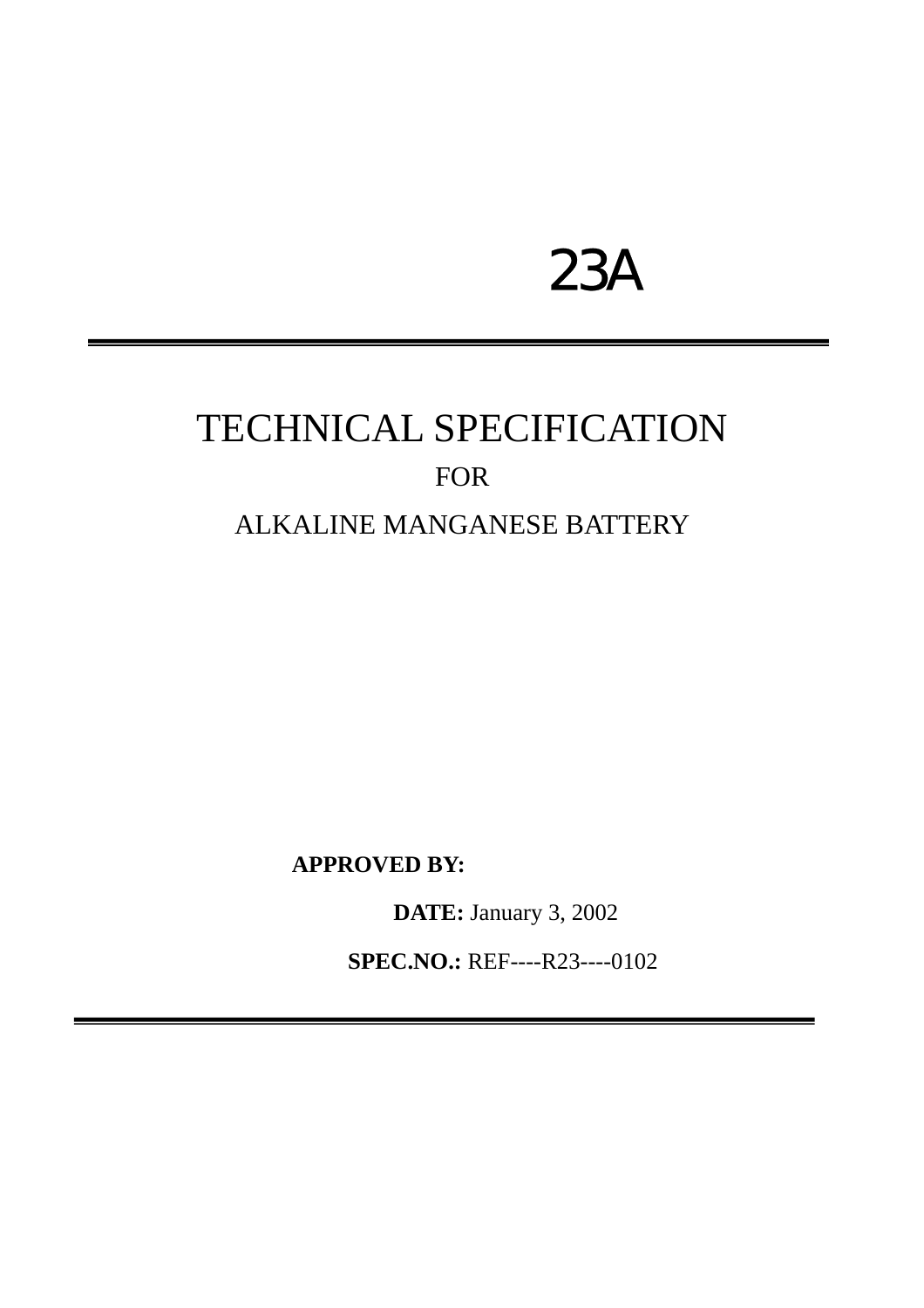| 1. Other name for the same type                                                   |
|-----------------------------------------------------------------------------------|
| L1028 23L<br><b>VR22</b>                                                          |
| <b>2. Chemical System</b>                                                         |
| Alkaline Zinc—Manganese battery $(+)$ Zn   KOH   MnO <sub>2</sub> (-)             |
| <b>3. Nominal Voltage:</b> 12V                                                    |
| <b>4. Average Weight:</b> 8.06g                                                   |
| <b>5. Nominal Capacity:</b> 57mAh                                                 |
| (continuous discharge at $20\pm2$ under 0.10mA discharge current to 7.2V voltage) |
| <b>6. Appearance</b> Metal Can                                                    |
| <b>7. Electrical Characteristics:</b>                                             |
| 7.1 Off—load Voltage:                                                             |
| New Battery 12.10V                                                                |
| After 12 Months (Room Temp.) 12.00V                                               |
| 7.2 Discharge Time(continuous discharge at $20\pm2$ under $20K$<br>discharge load |
| to 7.2V voltage)                                                                  |
| New Battery 95 hours                                                              |
| After 12 Months (Room Temp.) 85 hours                                             |
| 7.3 Over—discharge Characteristic                                                 |
| Condition: 20K continuous discharge at $20\pm2$ & $65\pm20\%$ R.H.                |
| Period: 48hours                                                                   |
| Characteristic: No deformation is over 0.20mm of the nominal dimension,           |
| and no visual electrolyte leakage                                                 |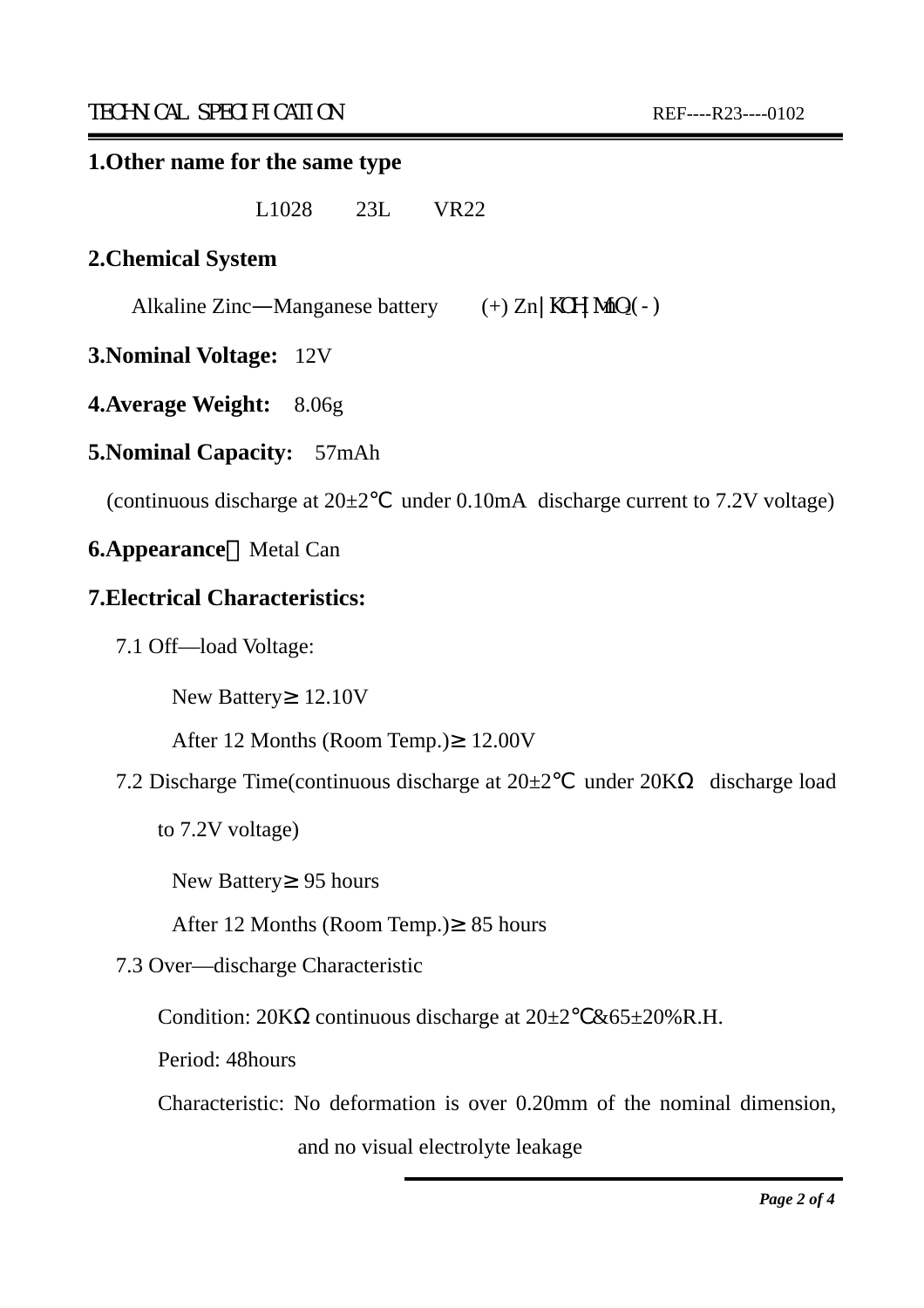#### **8.Dimensions:**

Nominal Dimension: ø10.30×28.80

|              | (Unit: mm)       |
|--------------|------------------|
| Dimension    | Range            |
| $A$ (ref.)   | 0.80             |
| B            | $28.40 \pm 0.30$ |
| $\mathsf{C}$ | $10.05 \pm 0.15$ |
| $D$ (ref.)   | 0.20             |



#### **9. Typical Discharge Characteristics**

(continuous discharge at  $20\pm2$  under  $20K$  discharge load to 7.2V voltage)